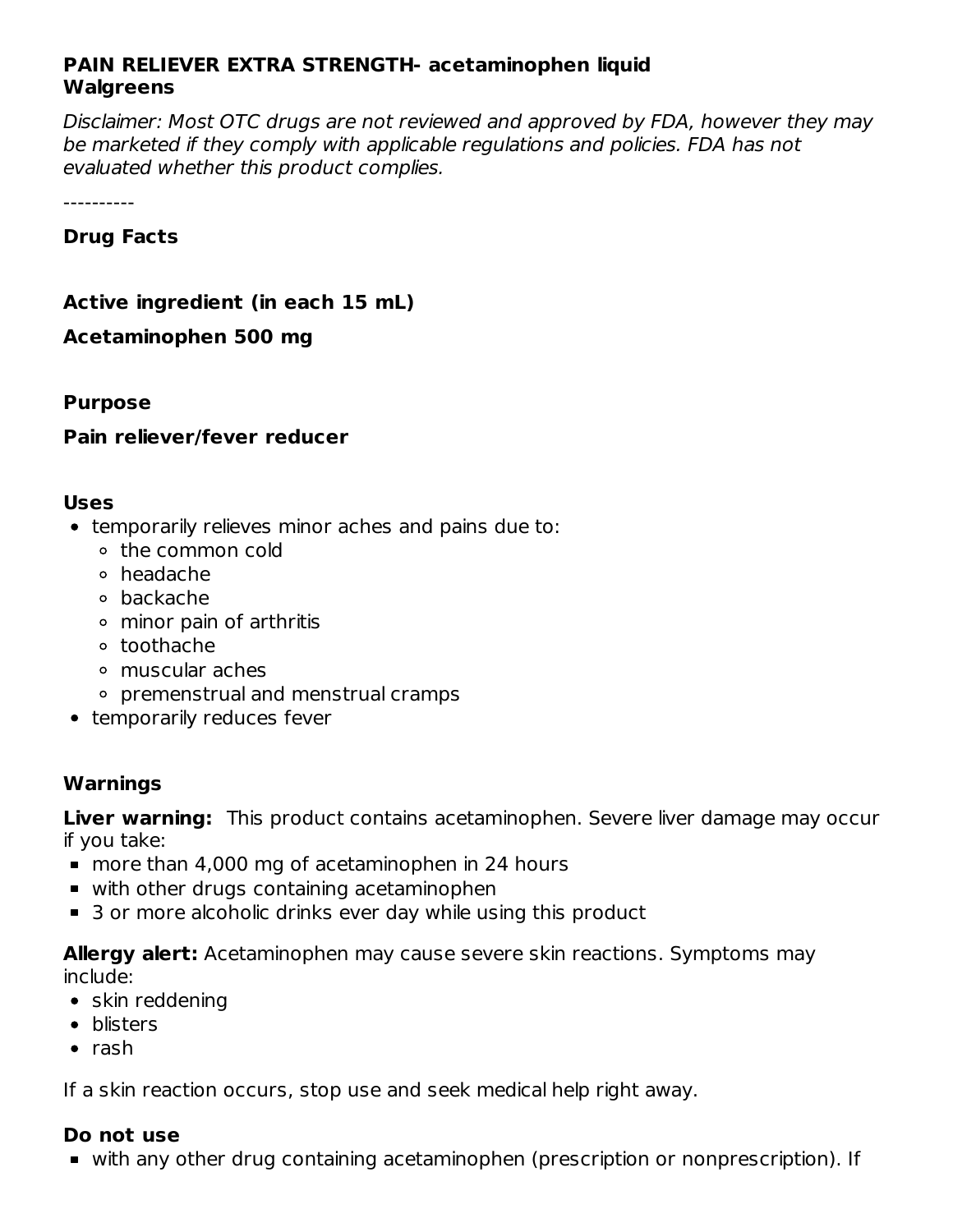you are not sure whether a drug contains acetaminophen, ask a doctor or pharmacist.

**If you are allergic to acetaminophen or any of the inactive ingredients in this product** 

### **Ask a doctor before use if you have**

liver disease.

## **Ask a doctor or pharmacist before use if you are**

taking the blood thinning drug warfarin.

### **Stop use and ask a doctor if**

- pain gets worse or lasts for more than 10 days
- **Figure 1** fever gets worse or lasts for more than 3 days
- new symptoms occur
- **•** redness or swelling is present

These could be signs of a serious condition.

### **If pregnant or breast-feeding,**

ask a health professional before use.

# **Keep out of reach of children.**

Overdose warning: Taking more than the recommended dose (overdose) may cause liver damage. In case of overdose, get medical help or contact a Poison Control Center (1-800-222-1222) right away. Quick medical attention is critical for adults as well as for children even if you do not notice any signs or symptoms.

# **Directions**

- do not take more than directed (see overdose warning)
- do not take more then 4 doses in any 24 hours period
- measure only with dosing cup provided. Do not use any other dosing device
- mL=milliliter
- $\bullet$  keep dosing cup with product
- adults and children 12 years and over
	- 30 mL every 6 hours while symptoms last
	- do not take more than 10 days unless directed by a doctor
- children under 12 years: do not use

# **Other information**

- **each 15 mL contains**:sodium 6 mg
- store between 20-25ºC (68-77ºF) do not refrigerate
- **protect from light**

### **Inactive ingredients**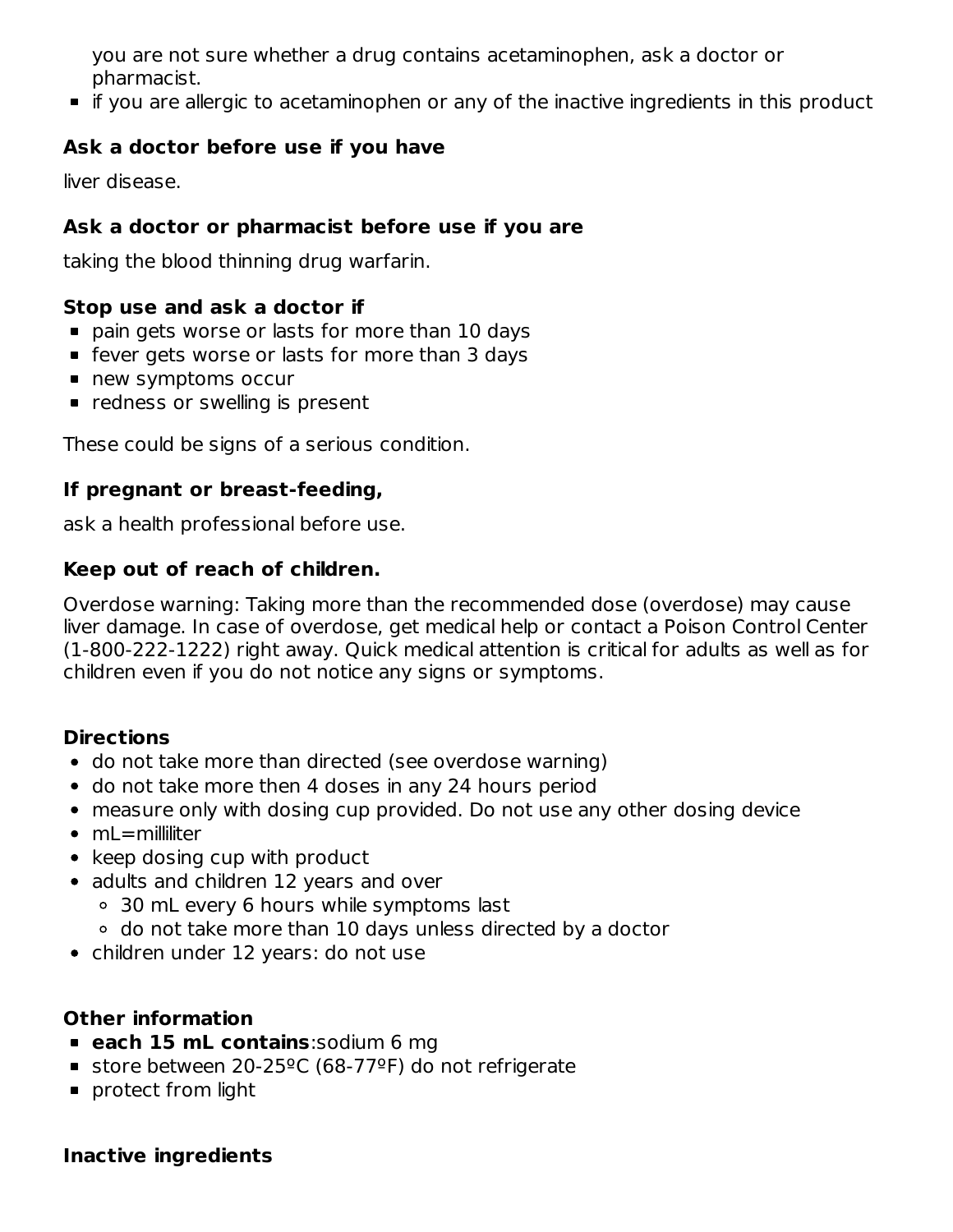citric acid, D&C red 33, FD&C red 40, flavors, high fructose corn syrup, polyethylene glycol, propylene glycol, purified water, saccharin sodium, sodium benzoate, sorbitol

### **Questions or comments?**

Call **1-877-753-3935 Monday-Friday 9AM-5PM EST**

### **Principal Display Panel**

### **Campare to the active ingredient in Tylenol® Extra Strength††**

ADULT

Pain Reliever

ACETAMINOPHEN 500 mg per 15 mL /

PAIN RELIEVER / FEVER REDUCER

Extra Strength 12 Years& Older

CHERRY FLAVOR

FL OZ (mL)

#### **TAMPER EVIDENT: DO NOT USE IF PRINTED SAFETY SEAL AROUND DOSAGE CUP OR UNDER CAP IS BROKEN OR MISSING.**

**††**This product is not manufactured or distributed by Johnson & Johnson, owner of the registered Trademark Tylenol®.

DISTRIBUTED BY: WALGREEN CO.

200 WILMOT RD., DEERFIELD, IL 60015

walgreens.com

**Product Label**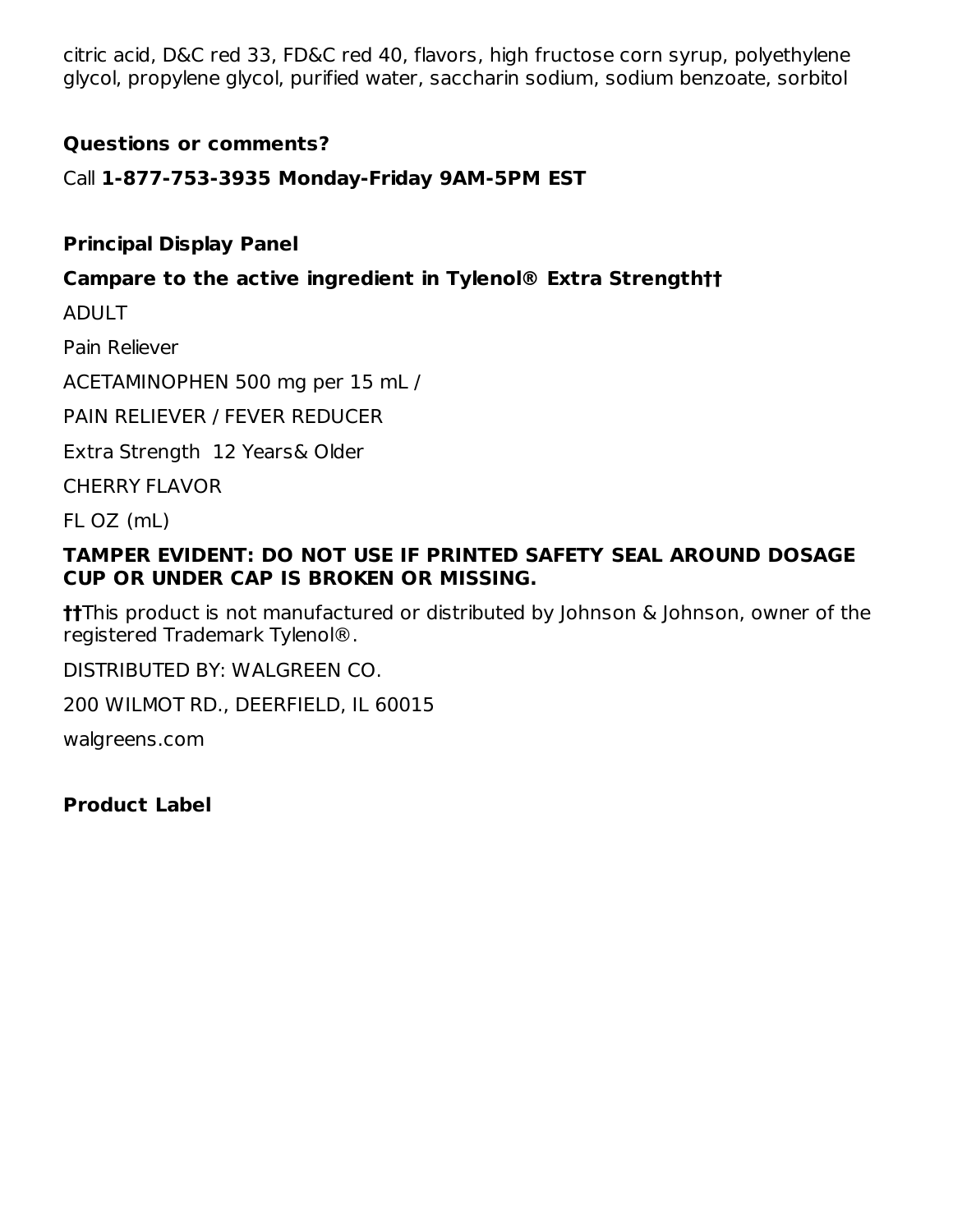

| <b>PAIN RELIEVER EXTRA STRENGTH</b><br>acetaminophen liquid                      |                 |                           |  |  |                 |  |  |  |  |
|----------------------------------------------------------------------------------|-----------------|---------------------------|--|--|-----------------|--|--|--|--|
|                                                                                  |                 |                           |  |  |                 |  |  |  |  |
| <b>Product Information</b>                                                       |                 |                           |  |  |                 |  |  |  |  |
| <b>Product Type</b>                                                              | HUMAN OTC DRUG  | <b>Item Code (Source)</b> |  |  | NDC:0363-0278   |  |  |  |  |
| <b>Route of Administration</b>                                                   | ORAL            |                           |  |  |                 |  |  |  |  |
|                                                                                  |                 |                           |  |  |                 |  |  |  |  |
|                                                                                  |                 |                           |  |  |                 |  |  |  |  |
| <b>Active Ingredient/Active Moiety</b>                                           |                 |                           |  |  |                 |  |  |  |  |
| <b>Ingredient Name</b><br><b>Basis of Strength</b>                               |                 |                           |  |  | <b>Strength</b> |  |  |  |  |
| ACETAMINOPHEN (UNII: 36209ITL9D) (ACETAMINOPHEN - UNII:36209ITL9D) ACETAMINOPHEN |                 |                           |  |  | 500 mg in 15 mL |  |  |  |  |
|                                                                                  |                 |                           |  |  |                 |  |  |  |  |
| <b>Inactive Ingredients</b>                                                      |                 |                           |  |  |                 |  |  |  |  |
|                                                                                  | <b>Strength</b> |                           |  |  |                 |  |  |  |  |
| <b>ANHYDROUS CITRIC ACID (UNII: XF417D3PSL)</b>                                  |                 |                           |  |  |                 |  |  |  |  |
| D&C RED NO. 33 (UNII: 9DBA0SBB0L)                                                |                 |                           |  |  |                 |  |  |  |  |
| FD&C RED NO. 40 (UNII: WZ B9127XOA)                                              |                 |                           |  |  |                 |  |  |  |  |
| <b>HIGH FRUCTOSE CORN SYRUP (UNII: XY6UN3QB6S)</b>                               |                 |                           |  |  |                 |  |  |  |  |
| POLYETHYLENE GLYCOL, UNSPECIFIED (UNII: 3WQ0SDWIA)                               |                 |                           |  |  |                 |  |  |  |  |
| PROPYLENE GLYCOL (UNII: 6DC9Q167V3)                                              |                 |                           |  |  |                 |  |  |  |  |
| <b>WATER (UNII: 059QF0KO0R)</b>                                                  |                 |                           |  |  |                 |  |  |  |  |
| <b>SACCHARIN SODIUM (UNII: SB8ZUX40TY)</b>                                       |                 |                           |  |  |                 |  |  |  |  |
| <b>SODIUM BENZOATE (UNII: O)245FE5EU)</b>                                        |                 |                           |  |  |                 |  |  |  |  |
| SORBITOL (UNII: 506T60A25R)                                                      |                 |                           |  |  |                 |  |  |  |  |